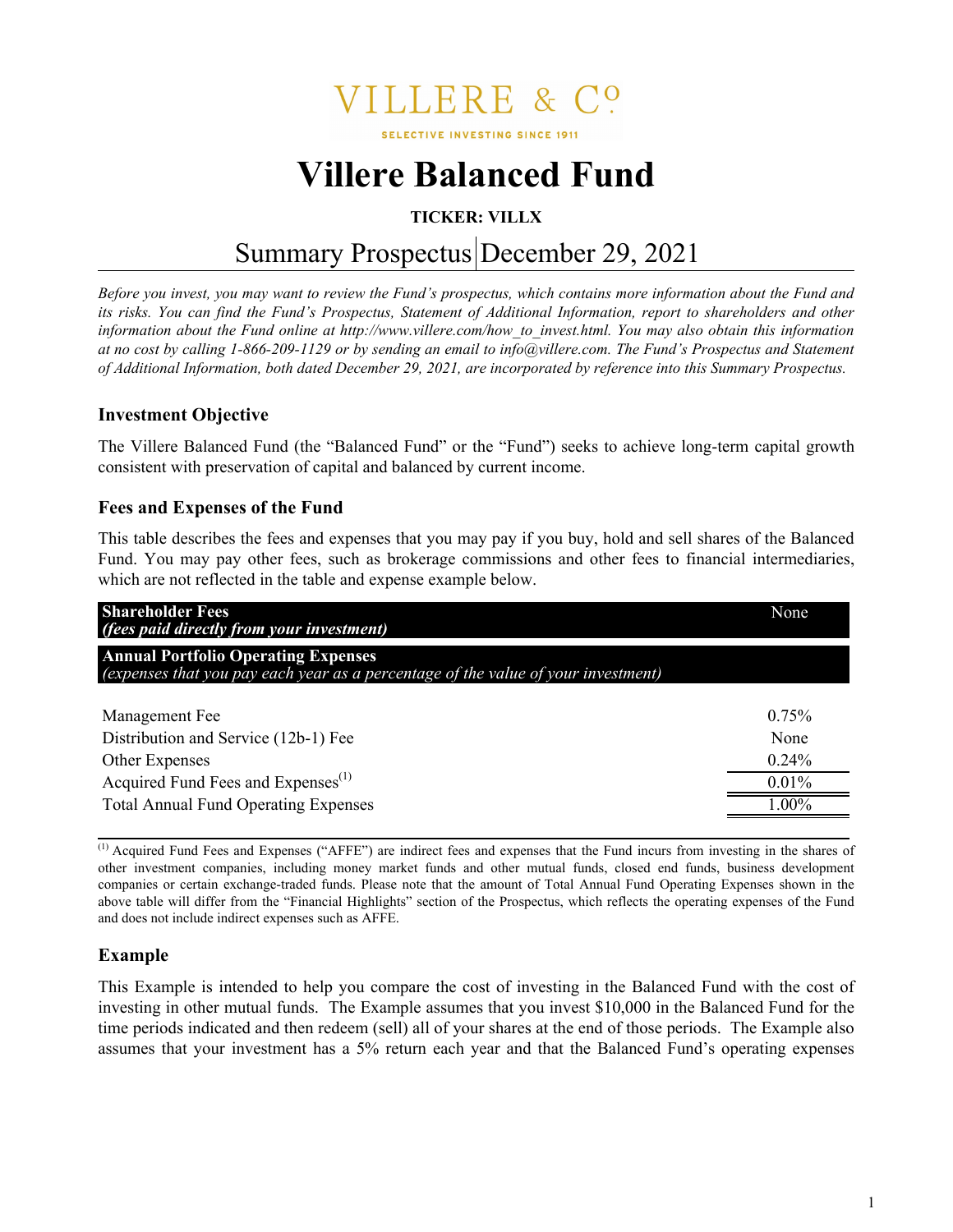remain the same. Although your actual costs may be higher or lower, based on these assumptions your costs would be:

| <b>One Year</b> | <b>Three Years</b> | <b>Five Years</b> | Ten Years |
|-----------------|--------------------|-------------------|-----------|
| \$102           | \$318              | \$552             | \$1,225   |

#### **Portfolio Turnover**

The Balanced Fund pays transaction costs, such as commissions, when it buys and sells securities (or "turns over" its portfolio). A higher portfolio turnover rate may indicate higher transaction costs and may result in higher taxes when Fund shares are held in a taxable account. These costs, which are not reflected in annual fund operating expenses or in the Example, affect the Balanced Fund's performance. During the most recent fiscal year, the Balanced Fund's portfolio turnover rate was 28% of the average value of its portfolio.

# **Principal Investment Strategies**

The Balanced Fund pursues its investment objective by principally investing in a combination of common stocks of domestic companies with a minimum market capitalization of \$150 million at the time of purchase, as well as high quality fixed-income obligations (i.e., U.S. government and corporate bonds, notes and bills).

Under normal market conditions, the Balanced Fund invests 50% to 80% of its assets in equity securities selected primarily for their growth potential and 20% to 50% of its assets in equity and fixed-income securities selected primarily for their income potential. Additionally, the Balanced Fund may participate in securities lending arrangements with brokers, dealers and financial institutions (but not individuals) in order to increase the return on its portfolio. In selecting investments, the Adviser places a greater emphasis on the income component of the Fund's portfolio than might be the case for a traditional equity fund.

Of the securities selected for income potential, under normal market conditions, the Balanced Fund will invest at least 25% of its assets in fixed-income securities and short-term instruments. Fixed-income securities will primarily be investment grade, with maturities generally ranging from three to ten years, with an average maturity of approximately four years. The Balanced Fund may also invest up to 10% in domestic high yield debt or "junk bonds" (higher-risk, lower-rated fixed-income securities such as those rated lower than BBB- by S&P or lower than Baa3 by Moody's). The Balanced Fund's investments in any one sector may exceed 25% of its net assets.

A stock will be considered for sale by the Balanced Fund when its price-to-earnings ratio substantially exceeds its growth rate or when other factors indicate to the Adviser that its competitive advantage is lost. The Adviser may sell a fixed-income security when there is perceived deterioration in the credit fundamentals of the issuer or if the Adviser believes it would be appropriate to do so in order to readjust the duration of the Fund's investment portfolio. Sales may also be made when consecutive quarterly disappointments occur such as the company not meeting the Adviser's goals in revenue, earnings or cash flow.

## **Principal Risks of Investing in the Fund**

As with all mutual funds, there is the risk that you could lose all or a portion of your investment in the Balanced Fund. The following risks are considered principal to the Balanced Fund and could affect the value of your investment in the Fund:

- Equity Securities Risk: The price of equity securities may rise or fall because of economic or political changes or changes in a company's financial condition, sometimes rapidly or unpredictably. These price movements may result from factors affecting individual companies, sectors or industries selected for the Balanced Fund's portfolio or the securities market as a whole, such as changes in economic or political conditions.
- Fixed-Income Securities Risks: Fixed-income (debt) securities are generally subject to the following risks: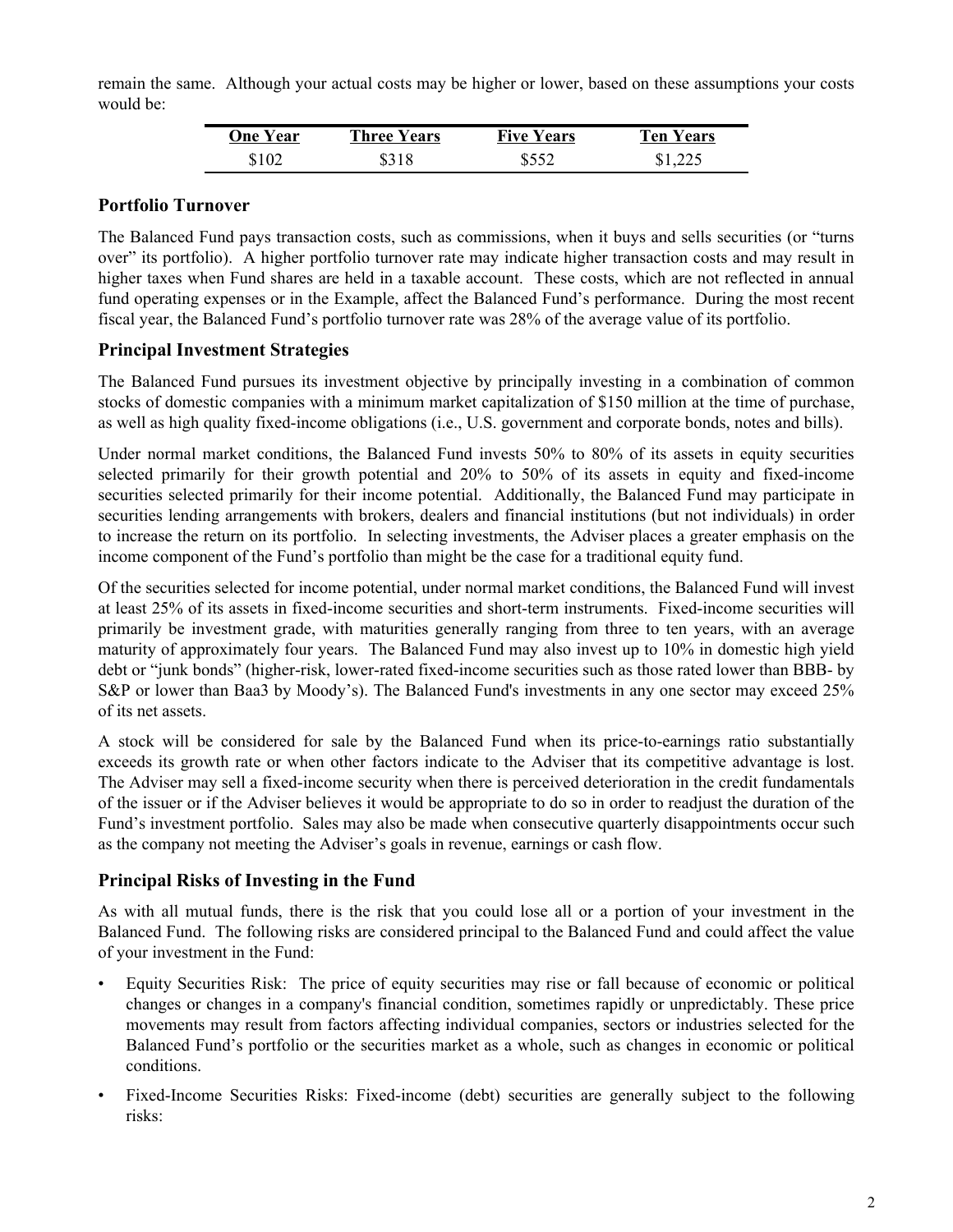- *Interest Rate Risk.* The value of the Balanced Fund's investments in fixed-income securities will change based on changes in interest rates. If interest rates increase, the value of these investments generally decline. Securities with greater interest rate sensitivity and longer maturities generally are subject to greater fluctuations in value.
- *Extension Risk.* If interest rates rise, repayments of principal on certain fixed-income securities may occur at a slower-than-expected rate and, as a result, the expected maturity of such securities could lengthen which could cause their value to decline.
- *Credit Risk.* The Balanced Fund's investments are subject to the risk that issuers and/or counterparties will fail to make payments when due or default completely. Prices of the Balanced Fund's investments may be adversely affected if any of the issuers or counterparties it is invested in are subject to an actual or perceived deterioration in their credit quality. Credit spreads may increase, which may reduce the market values of the Fund's securities. Credit spread risk is the risk that economic and market conditions or any actual or perceived credit deterioration may lead to an increase in the credit spreads (i.e., the difference in yield between two securities of similar maturity but different credit quality) and a decline in price of the issuer's securities.
- *Prepayment Risk*. Issuers of securities held by the Balanced Fund may be able to prepay principal due on these securities, particularly during periods of declining interest rates, and the Balanced Fund may have to invest the proceeds in lower-yielding securities.
- Management Risk: The Adviser may fail to implement the Fund's investment strategies and meet its investment objective.

The remaining principal risks are presented in alphabetical order. Each risk summarized below is considered a "principal risk" of investing in the Balanced Fund, regardless of the order in which it appears.

- General Market Risk: Economies and financial markets throughout the world are becoming increasingly interconnected, which increases the likelihood that events or conditions in one country or region will adversely impact markets or issuers in other countries or regions. Securities in the Fund's portfolio may underperform in comparison to securities in general financial markets, a particular financial market or other asset classes due to a number of factors, including inflation (or expectations for inflation), deflation (or expectations for deflation), interest rates, global demand for particular products or resources, market instability, debt crises and downgrades, embargoes, tariffs, sanctions and other trade barriers, regulatory events, other governmental trade or market control programs and related geopolitical events. In addition, the value of the Fund's investments may be negatively affected by the occurrence of global events such as war, terrorism, environmental disasters, natural disasters or events, country instability, and infectious disease epidemics or pandemics. For example, the outbreak of COVID-19, a novel coronavirus disease, has negatively affected economies, markets and individual companies throughout the world, including those in which the Fund invests. The effects of this pandemic to public health and business and market conditions, including exchange trading suspensions and closures, may continue to have a significant negative impact on the performance of the Fund's investments, increase the Fund's volatility, negatively impact the Fund's arbitrage and pricing mechanisms, exacerbate pre-existing political, social and economic risks to the Fund, and negatively impact broad segments of businesses and populations. The Fund's operations may be interrupted as a result, which may contribute to the negative impact on investment performance. In addition, governments, their regulatory agencies, or self-regulatory organizations may take actions in response to the pandemic that affect the instruments in which the Fund invests, or the issuers of such instruments, in ways that could have a significant negative impact on the Fund's investment performance. The full impact of the COVID-19 pandemic, or other future epidemics or pandemics, is currently unknown.
- High Yield ("Junk Bond") Risk: The value of fixed-income securities held by the Fund that are rated below investment grade are subject to additional risk factors such as increased possibility of default, decreased liquidity of the security and changes in value based on public perception of the issuer.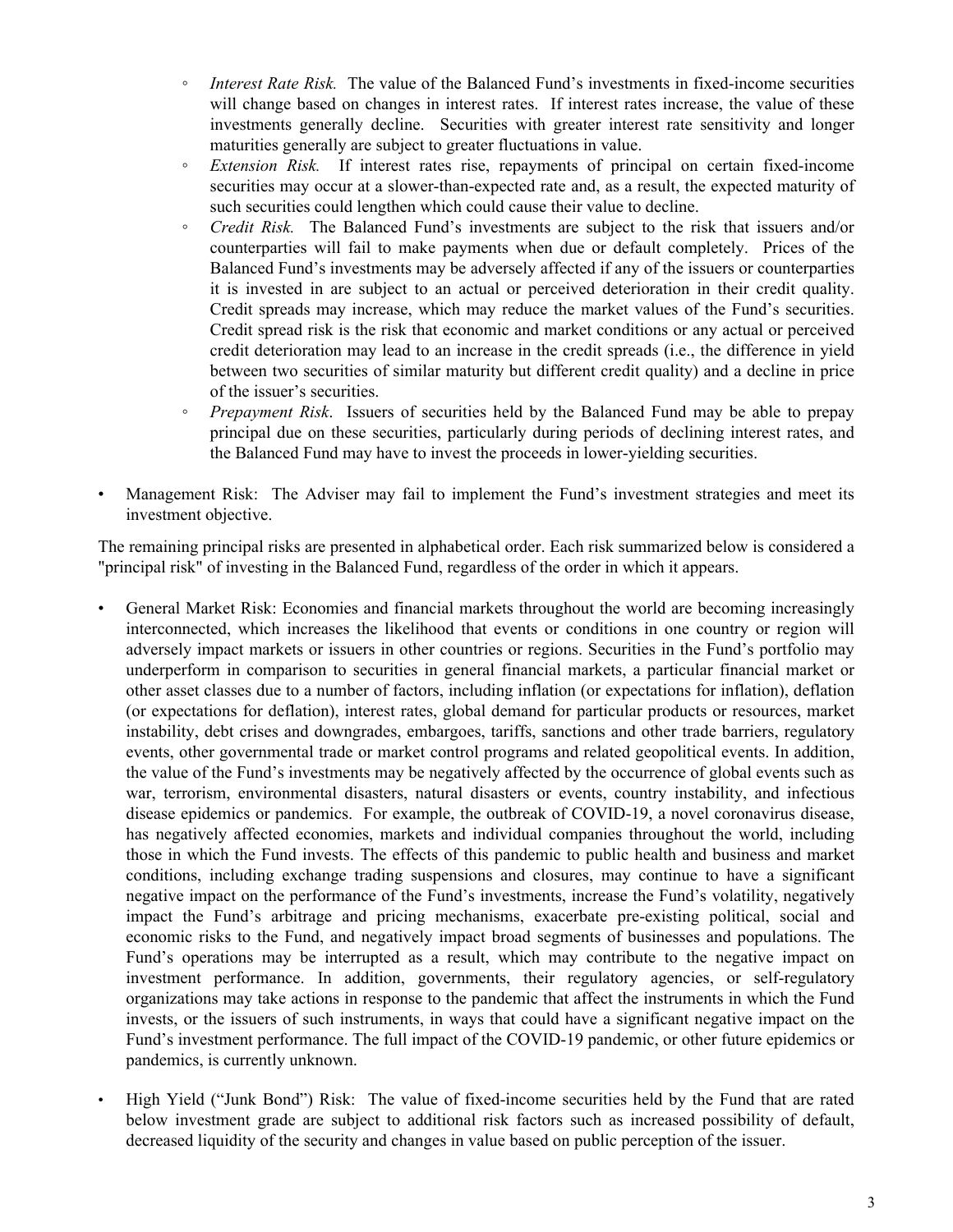- Large-Sized Companies Risk: Larger, more established companies may be unable to respond quickly to new competitive challenges like changes in consumer tastes or innovative smaller competitors. In addition, large-cap companies are sometimes unable to attain the high growth rates of successful, smaller companies, especially during extended periods of economic expansion.
- Sector Emphasis Risk: The Balanced Fund, from time to time, may invest 25% or more of its assets in one or more sectors subjecting the Balanced Fund to sector emphasis risk. This is the risk that the Balanced Fund is subject to a greater risk of loss as a result of adverse economic, business or other developments affecting a specific sector that the Balanced Fund has a focused position in, than if its investments were diversified across a greater number of industry sectors. Some sectors possess particular risks that may not affect other sectors.
- Securities Lending Risk: Securities lending involves the risk that the borrower may fail to return the securities in a timely manner or at all. As a result, the Balanced Fund may lose money and there may be a delay in recovering the loaned securities. The Balanced Fund could also lose money if it does not recover the securities and/or the value of the collateral falls, including the value of investments made with cash collateral.
- Small- and Medium-Sized Companies Risk: Investing in securities of smaller companies including micro-cap, small-cap, medium-cap and less seasoned companies often involve greater volatility than investing in larger, more established companies and these securities may be less liquid than other securities.

# **Performance**

The following performance information provides some indication of the risks of investing in the Balanced Fund. The bar chart below illustrates how the Balanced Fund's total returns have varied from year to year. The table below illustrates how the Balanced Fund's average annual total returns for the 1-year, 5-year and 10-year periods compare with that of a broad-based securities index and additional indices provided to offer a broader market perspective. The Balanced Fund's past performance, before and after taxes, is not necessarily an indication of how the Balanced Fund will perform in the future. Updated performance information is available on the Fund's website at www.villere.com.



Calendar Year Total Returns as of December 31\*

\* The Balanced Fund's year-to-date return as of the most recent calendar quarter ended September 30, 2021 was 6.15%.

During the period shown in the bar chart, the Balanced Fund's highest quarterly return was 16.34% for the quarter ended December 31, 2020, and the lowest quarterly return was -18.82% for the quarter ended March 31, 2020.